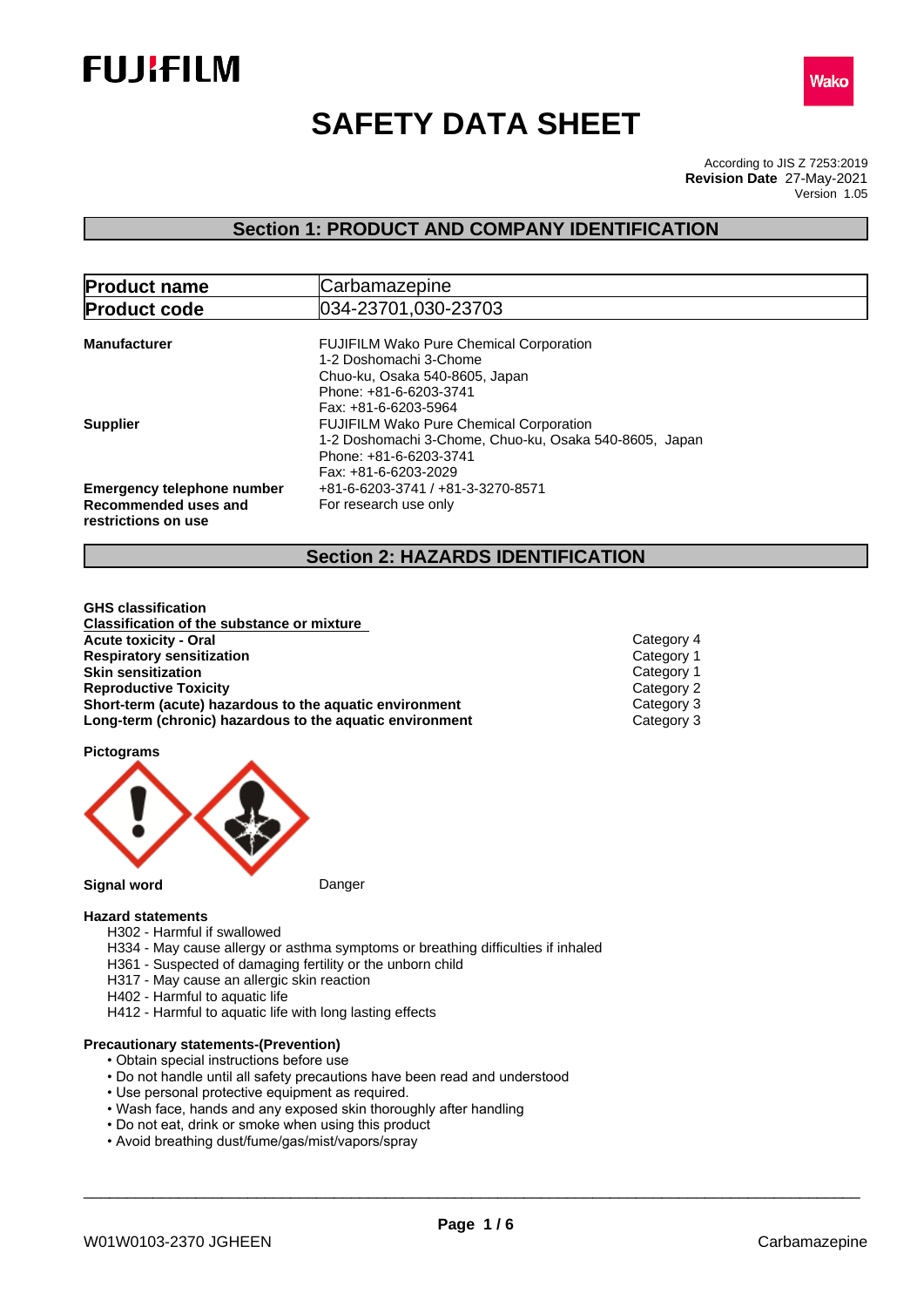- In case of inadequate ventilation wear respiratory protection
- Contaminated work clothing should not be allowed out of the workplace
- Protective gloves
- Avoid release to the environment

### **Precautionary statements-(Response)**

- IF exposed or concerned: Get medical advice/attention
- IF ON SKIN: Wash with plenty of soap and water
- If skin irritation or rash occurs: Get medical advice/attention
- Wash contaminated clothing before reuse.
- IF INHALED: If breathing is difficult, remove victim to fresh air and keep at rest in a position comfortable for breathing
- If experiencing respiratory symptoms: Call a POISON CENTER or doctor/physician
- IF SWALLOWED: Call a POISON CENTER or doctor/physician if you feel unwell
- Rinse mouth.

#### **Precautionary statements-(Storage)**

#### • Store locked up.

#### **Precautionary statements-(Disposal)**

• Dispose of contents/container to an approved waste disposal plant

### **Others**

**Other hazards** Not available

### **Section 3: COMPOSITION/INFORMATION ON INGREDIENTS**

**Single Substance or Mixture** Substance

**Formula** C15H12N2O

| <b>Chemical Name</b> | Weight-% | <b>Molecular weight</b> | <b>ENCS</b> | <b>ISHL No.</b>          | <b>CAS RN</b> |
|----------------------|----------|-------------------------|-------------|--------------------------|---------------|
| Carbamazepine        | 97.0     | 236.27                  | (9)-630     | 1086<br>$8 - (1)$<br>--- | 298-46-4      |
|                      |          |                         |             | 1088<br>$8 - (1)$<br>--- |               |

**Impurities and/or Additives CO** Not applicable

# **Section 4: FIRST AID MEASURES**

#### **Inhalation**

Remove to fresh air. If symptoms persist, call a physician.

#### **Skin contact**

Wash off immediately with soap and plenty of water. If symptoms persist, call a physician.

### **Eye contact**

IF IN EYES: Rinse cautiously with water for several minutes. Remove contact lenses, if present and easy to do. Continue rinsing. Immediate medical attention is required.

### **Ingestion**

Rinse mouth. Never give anything by mouth to an unconscious person. Call a physician or poison control center immediately. Do not induce vomiting without medical advice.

#### **Protection of first-aiders**

Use personal protective equipment as required.

# **Section 5: FIRE FIGHTING MEASURES**

#### **Suitable extinguishing media**

Water spray (fog), Carbon dioxide (CO2), Foam, Extinguishing powder, Sand

### **Unsuitable extinguishing media**

No information available

### **Specific hazards arising from the chemical product**

Thermal decomposition can lead to release of irritating and toxic gases and vapors.

### **Special extinguishing method**

No information available

### **Special protective actions for**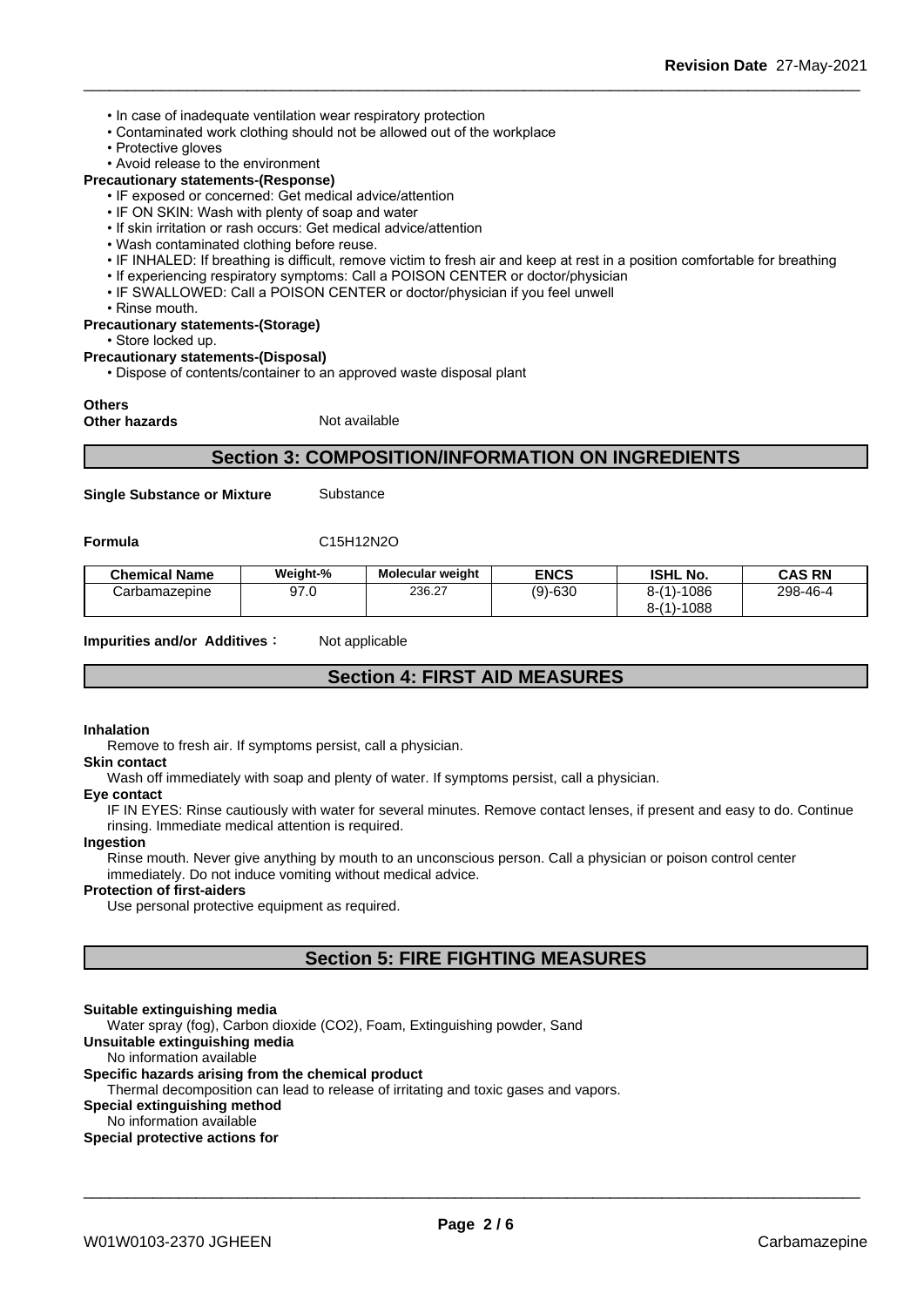#### **fire-fighters**

Use personal protective equipment as required.Firefighters should wear self-contained breathing apparatus and full firefighting turnout gear.

## **Section 6: ACCIDENTAL RELEASE MEASURES**

#### **Personal precautions, protective equipment and emergency procedures**

For indoor, provide adequate ventilation process until the end of working. Deny unnecessary entry other than the people involved by, for example, using a rope. While working, wear appropriate protective equipments to avoid adhering it on skin, or inhaling the gas. Work from windward, and retract the people downwind.

#### **Environmental precautions**

To be careful not discharged to the environment without being properly handled waste water contaminated.

### **Methods and materials for contaminent and methods and materials for cleaning up**

Sweep up and gather scattered particles, and collect it in an empty airtight container.

### **Recoverly, neutralization**

No information available

### **Secondary disaster prevention measures**

Clean contaminated objects and areas thoroughly observing environmental regulations.

### **Section 7: HANDLING AND STORAGE**

### **Handling**

### **Technical measures**

Avoid contact with strong oxidizing agents. Use with local exhaust ventilation.

#### **Precautions**

Do not rough handling containers, such as upsetting, falling, giving a shock, and dragging. Prevent leakage, overflow, and scattering. Not to generate steam and dust in vain. Seal the container after use. After handling, wash hands and face, and then gargle. In places other than those specified, should not be smoking or eating and drinking. Should not be brought contaminated protective equipment and gloves to rest stops. Deny unnecessary entry of non-emergency personnel to the handling area.

### **Safety handling precautions**

Avoid contact with skin, eyes or clothing. Use personal protective equipment as required.

### **Storage**

| Safe storage conditions   |                                                                                                   |
|---------------------------|---------------------------------------------------------------------------------------------------|
| <b>Storage conditions</b> | Keep container protect from light, store                                                          |
|                           | in well-ventilated place at room temperature (preferably cool). Keep container tightly<br>closed. |
| Safe packaging material   | Glass                                                                                             |
| Incompatible substances   | Strong oxidizing agents                                                                           |
|                           |                                                                                                   |

### **Section 8: EXPOSURE CONTROLS/PERSONAL PROTECTION**

#### **Engineering controls**

In case of indoor workplace, seal the source or use a local exhaust system. Provide the safety shower facility, and handand eye-wash facility. And display their position clearly.

**Exposure limits** This product, as supplied, does not contain any hazardous materials with occupational exposure limits established by the region specific regulatory bodies.

\_\_\_\_\_\_\_\_\_\_\_\_\_\_\_\_\_\_\_\_\_\_\_\_\_\_\_\_\_\_\_\_\_\_\_\_\_\_\_\_\_\_\_\_\_\_\_\_\_\_\_\_\_\_\_\_\_\_\_\_\_\_\_\_\_\_\_\_\_\_\_\_\_\_\_\_\_\_\_\_\_\_\_\_\_\_\_\_\_\_

#### **Personal protective equipment Respiratory protection** Dust mask

**Hand protection** Protection gloves **Eye protection Eye protective** eyeglasses or chemical safety goggles **Skinandbody protection** Long-sleeved work clothes

**General hygiene considerations**

Handle in accordance with good industrial hygiene and safety practice.

### **Section 9: PHYSICAL AND CHEMICAL PROPERTIES**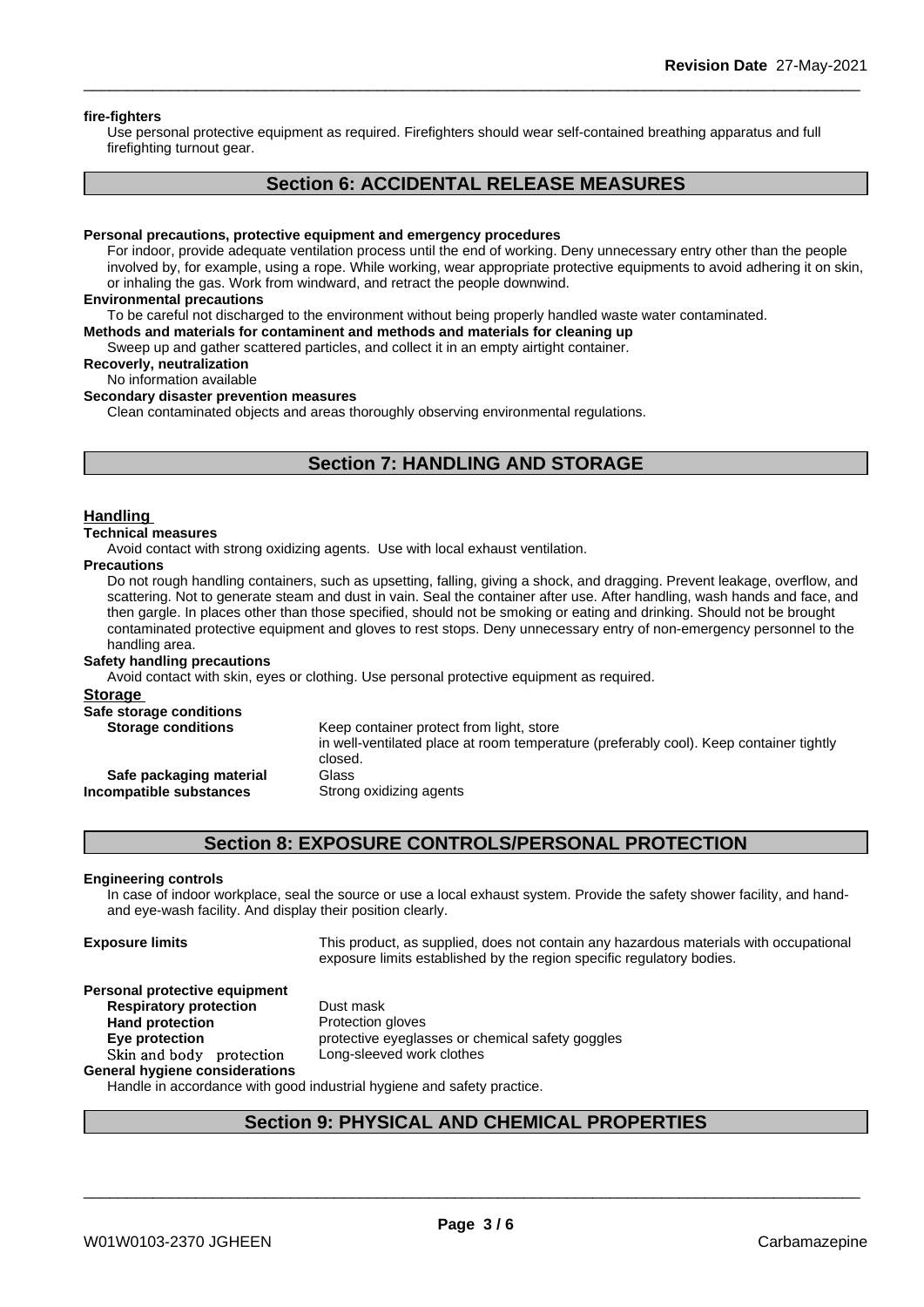**Form Color** White - slightly yellow **Appearance** crystalline powder - powder **Odor Odor Odorless Odorless Odorless Odorless Melting point/freezing point**<br>**Boiling point, initial boiling point and boiling range** No data available **Boiling** point, initial boiling point and boiling range **Flammability**<br> **Flammability**<br> **Evaporation rate:**<br> **Evaporation rate:**<br> **Evaporation rate: Evaporation** rate: **Flammability (solid, gas):** No data available **Upper/lower flammability or explosive limits Upper**: No data available **Lower**: No data available **Flash point**<br> **Auto-ignition temperature:**<br> **Auto-ignition temperature:**<br> **Auto-ignition temperature: Auto-ignition temperature: Decomposition temperature:** No data available **pH** No data available<br>Viscosity (coefficient of viscosity) No data available **Viscosity (coefficient of viscosity)** No data available<br> **Dynamic viscosity** No data available **Dynamic viscosity**<br>Solubilities

**n-Octanol/water partition coefficient:(log Pow) No data available<br>
<b>Vapour pressure** No data available **Vapour pressure**<br> **Specific Gravity / Relative density**<br>
Specific Gravity / Relative density<br>
No data available **Specific Gravity / Relative density Vapour density Particle characteristics** No data available

chloroform : freely soluble . Ethanol and acetone : sparingly soluble . water , Diethyl ether : very slightly soluble.<br>No data available **No data available** 

# **Section 10: STABILITY AND REACTIVITY**

### **Stability**

**Reactivity** No data available **Chemical stability** May be altered by light. **Hazardous reactions** None under normal processing **Conditions to avoid** Extremes of temperature and direct sunlight **Incompatible materials** Strong oxidizing agents **Hazardous decomposition products**

Carbon monooxide (CO), Carbon dioxide (CO2), Nitrogen oxides (NOx)

# **Section 11: TOXICOLOGICAL INFORMATION**

### **Acute toxicity**

| Chem<br><b>Name</b><br>emira | <b>D50</b><br>Oral '            | <b>_D50</b><br>$\mathbf{m}$<br>mа | $\sim$ $\sim$<br>Innaiau<br>.uou |
|------------------------------|---------------------------------|-----------------------------------|----------------------------------|
| zepine<br>⊖arbam<br>∃id∠     | 10F<br>Rat<br>ma/ka<br>ا ب<br>. | N/F                               | N/<br>,,,                        |

| <b>Skin irritation/corrosion</b><br>Serious eye damage/ irritation<br>Respiratory or skin sensitization<br>Reproductive cell mutagenicity | No data available<br>No data available<br>No data available<br>No data available |  |
|-------------------------------------------------------------------------------------------------------------------------------------------|----------------------------------------------------------------------------------|--|
| Carcinogenicity                                                                                                                           | No data available                                                                |  |
| <b>Reproductive toxicity</b>                                                                                                              | No data available                                                                |  |
| <b>STOT-single exposure</b>                                                                                                               | No data available                                                                |  |
| <b>STOT-repeated exposure</b>                                                                                                             | No data available                                                                |  |
| <b>Aspiration hazard</b>                                                                                                                  | No data available                                                                |  |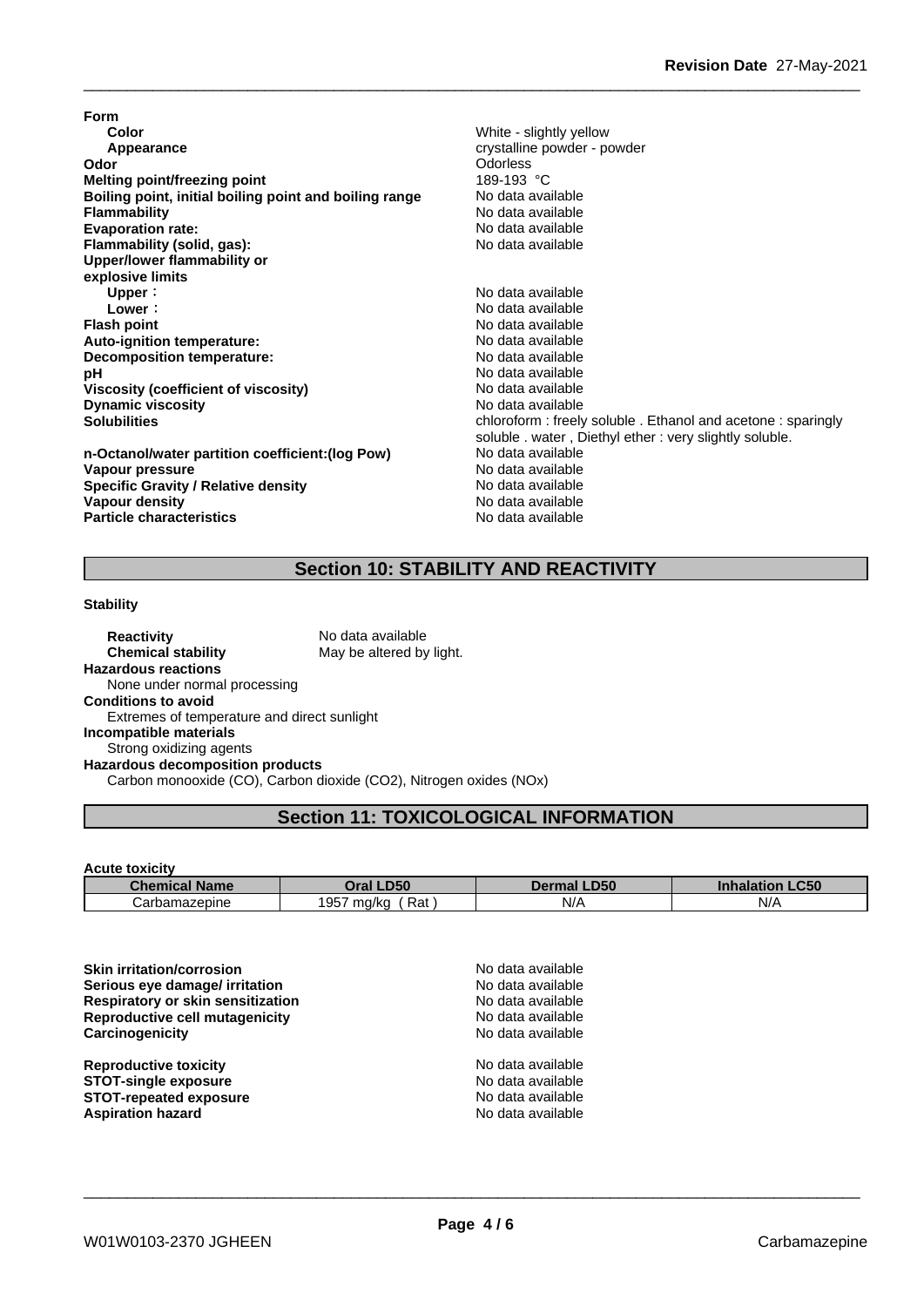# **Section 12: ECOLOGICAL INFORMATION**

### **Ecotoxicity**

| <b>Chemical Name</b> | Algae/aguatic plants | <b>Fish</b>             | Crustacea          |
|----------------------|----------------------|-------------------------|--------------------|
| Carbamazepine        | N/A                  | LC50: Brachydanio rerio | EC50:Daphnia magna |
|                      |                      | 43 mg/L 96 h            | 0.414 mg/L 48 h    |
|                      |                      |                         | EC50:Daphnia magna |
|                      |                      |                         | 92 ma/L 24 h       |

**Other data** No data available

**Persistence and degradability** No information available<br>**Bioaccumulative potential** No information available **Bioaccumulative potential<br>Mobility in soil Hazard to the ozone layer** No information available **Mobility**

**Mobility in soil** No information available

### **Section 13: DISPOSAL CONSIDERATIONS**

### **Waste from residues**

Disposal should be in accordance with applicable regional, national and local laws and regulations. **Contaminated container and contaminated packaging**

Disposal should be in accordance with applicable regional, national and local laws and regulations.

### **Section 14: TRANSPORT INFORMATION**

| <b>ADR/RID</b><br>UN number<br>Proper shipping name:<br>UN classfication<br><b>Subsidiary hazard class</b><br>Packing group                                                             | Not regulated                   |
|-----------------------------------------------------------------------------------------------------------------------------------------------------------------------------------------|---------------------------------|
| <b>Marine pollutant</b>                                                                                                                                                                 | Not applicable                  |
| <b>IMDG</b><br><b>UN number</b><br>Proper shipping name:<br><b>UN classfication</b><br><b>Subsidiary hazard class</b><br><b>Packing group</b>                                           | Not regulated                   |
| <b>Marine pollutant (Sea)</b><br><b>Transport in bulk according to</b> No information available<br>Annex II of MARPOL 73/78 and<br>the IBC Code                                         | Not applicable                  |
| <b>IATA</b><br><b>UN number</b><br>Proper shipping name:<br>UN classfication<br><b>Subsidiary hazard class</b><br>Packing group<br><b>Environmentally Hazardous</b><br><b>Substance</b> | Not regulated<br>Not applicable |

# **Section 15: REGULATORY INFORMATION**

**International Inventories EINECS/ELINCS** Listed **TSCA** -